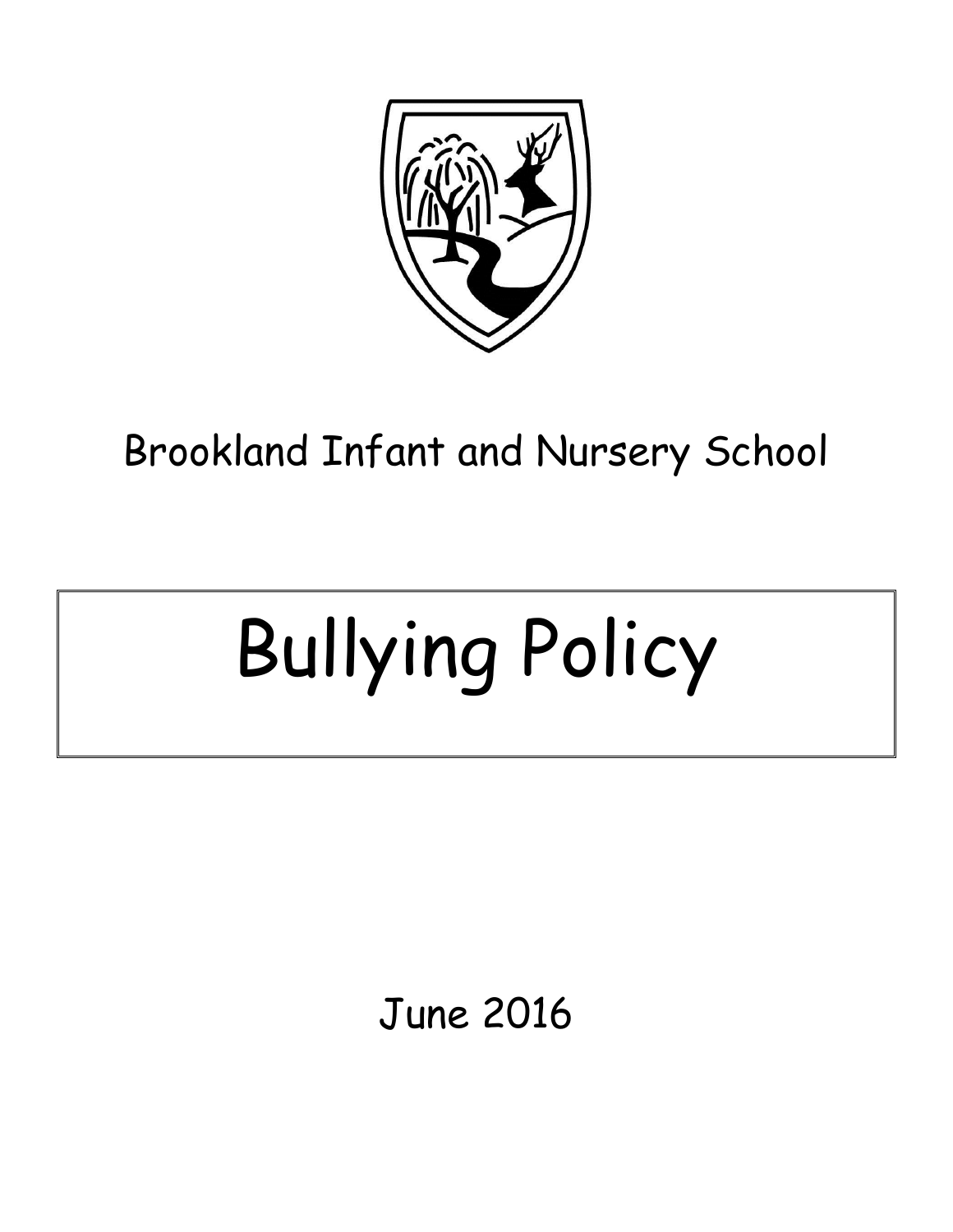# **Brookland Infant and Nursery School**

# **Bullying Policy**

#### **INTRODUCTION**

This policy should be read in conjunction with the Behaviour Policy which describes the practice that we have developed across our school over the last few years. The aims for behaviour and the shared rules for our school support the fact that bullying is not to be tolerated.

**Definition of Bullying …** Bullying may be defined as "Behaviour by an individual or group, usually repeated over time, that intentionally hurts another individual or group either physically or emotionally." **DCSF 2007**

In our school, we recognise that bullying can exist although it is unusual. It is designed to cause hurt, injury, embarrassment, upset or discomfort to another person. It can result in a child becoming frightened and unhappy and causes loss of confidence and self-esteem.

**Child Friendly Definition of Bullying …** "People doing nasty or unkind things to you on purpose, more than once, which it is difficult to stop." **Anti-Bullying Alliance**

**Not all conflict situations can be classed as bullying as described by the definition above. All children need strategies for dealing with conflict.** 

#### **IDENTIFICATION OF BULLYING BEHAVIOURS**

The main types of bullying are: **Physical Bullying** Aggressive behaviour (hurting physically) **Verbal Bullying** Verbal intimidation / use of put down comments / name-calling / spreading of rumours **Cyber Bullying** Using text, e-mail or web space to write or say hurtful things **Indirect Bullying** Deliberate exclusion from activities / setting up of humiliating experiences / Damage to property and belongings / threatening or intimidating behaviour / pressure to give someone money or possessions **Racial Harassment** Racial Harassment is treated in the same way as other forms of bullying. Name-calling or

other bullying behaviour is not tolerated. (See Racial Incident Policy).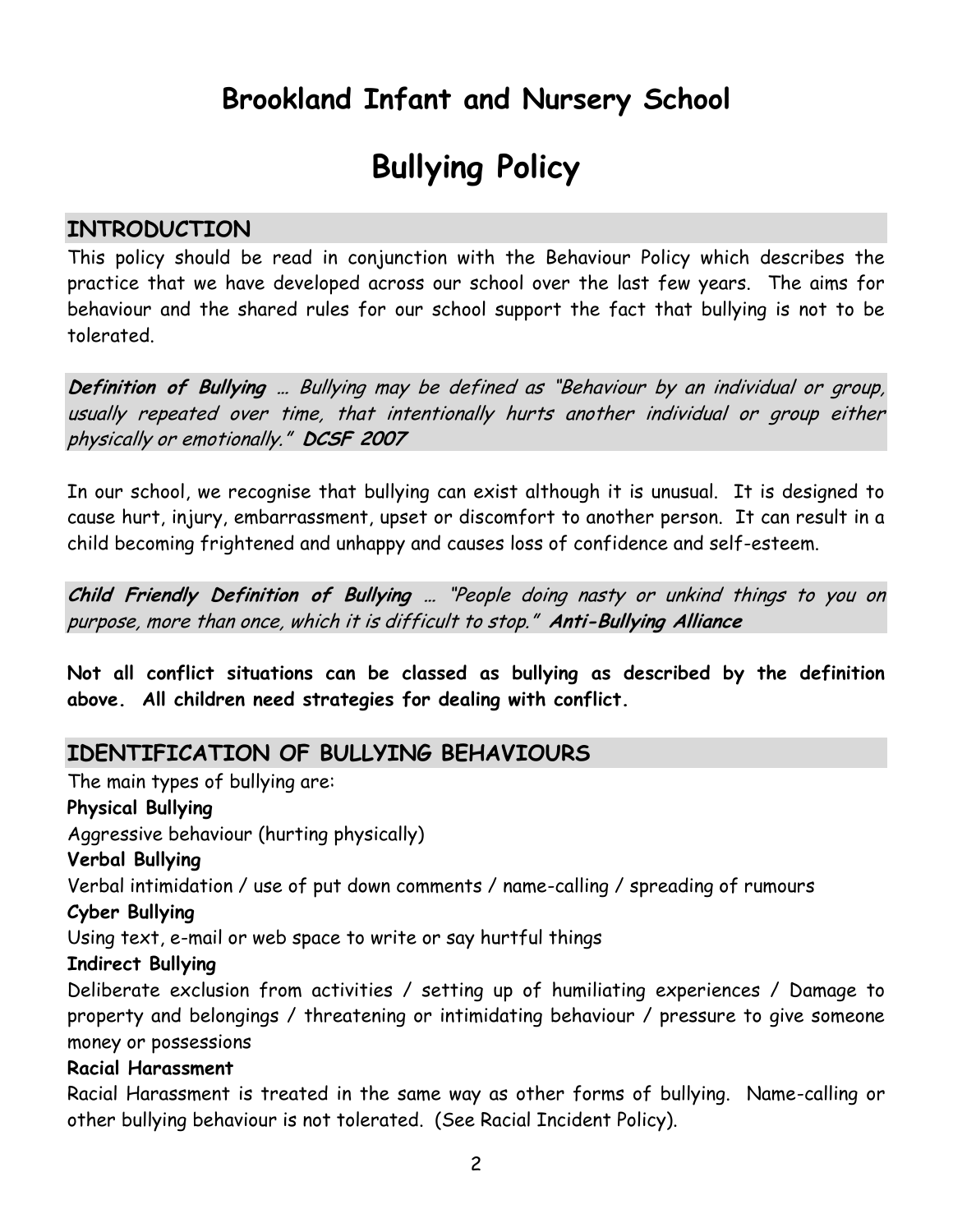# **AIMS**

Our school will not tolerate bullying. Our school aims to: -

- Recognise children's concerns about the attitude and behaviours of other children and adults.
- Make sure that the person being bullied is safe
- Deal with incidents of bullying as soon as it is identified
- Work to stop the bullying happening again
- Provide support to the person being bullied
- Work with the perpetrator to change their behaviour
- Keep parents informed of action taken

# **SUPPORT STRATEGIES**

We want to teach all children positive ways of dealing with conflict situations which they are faced with in everyday life. If they are given skills, which can be practised and rehearsed in a safe environment, then potential situations could be diffused. It is a known fact that both bullies and victims usually have low self-esteem. However the responses are very different. The victim's response is to withdraw; the bully's response is to abuse relationships emotionally and physically.

- All teachers should be firmly committed to putting an end to all acts of bullying
- Victims of bullying will be supported. No one deserves to be bullied even if his or her behaviour is irritating or annoying.
- Those using bullying behaviour will also be helped through a behaviour program that will teach them social skills

#### **SUPPORT FOR VICTIMS**

A variety of strategies are used to support the victim as appropriate:

- **Buddies** These are other children who are used in the classroom and on the playground to support the victim. They help the victim to feel safe by encouraging, supporting, reporting, and enabling the victim to increase their self-confidence.
- **Reporting** We give some children a "Reporting card" which they can hand to an adult if anything happens to them. This gives them confidence and ensures that an adult investigates the situation.
- **Assertiveness Training** We teach a variety of strategies to the victim using the preferred way for dealing with conflict. (Body language, eye contact, "I statements")
- **Class Meetings** –These can provide a forum within which children have an opportunity to explore and practise strategies for dealing with potential or real conflict situations or annoying behaviours from others. Children can discuss issues surrounding difficult situations and how to deal with them effectively. Drama techniques are a useful tool.
- **Self esteem** strategies for building self esteem are used in the classrooms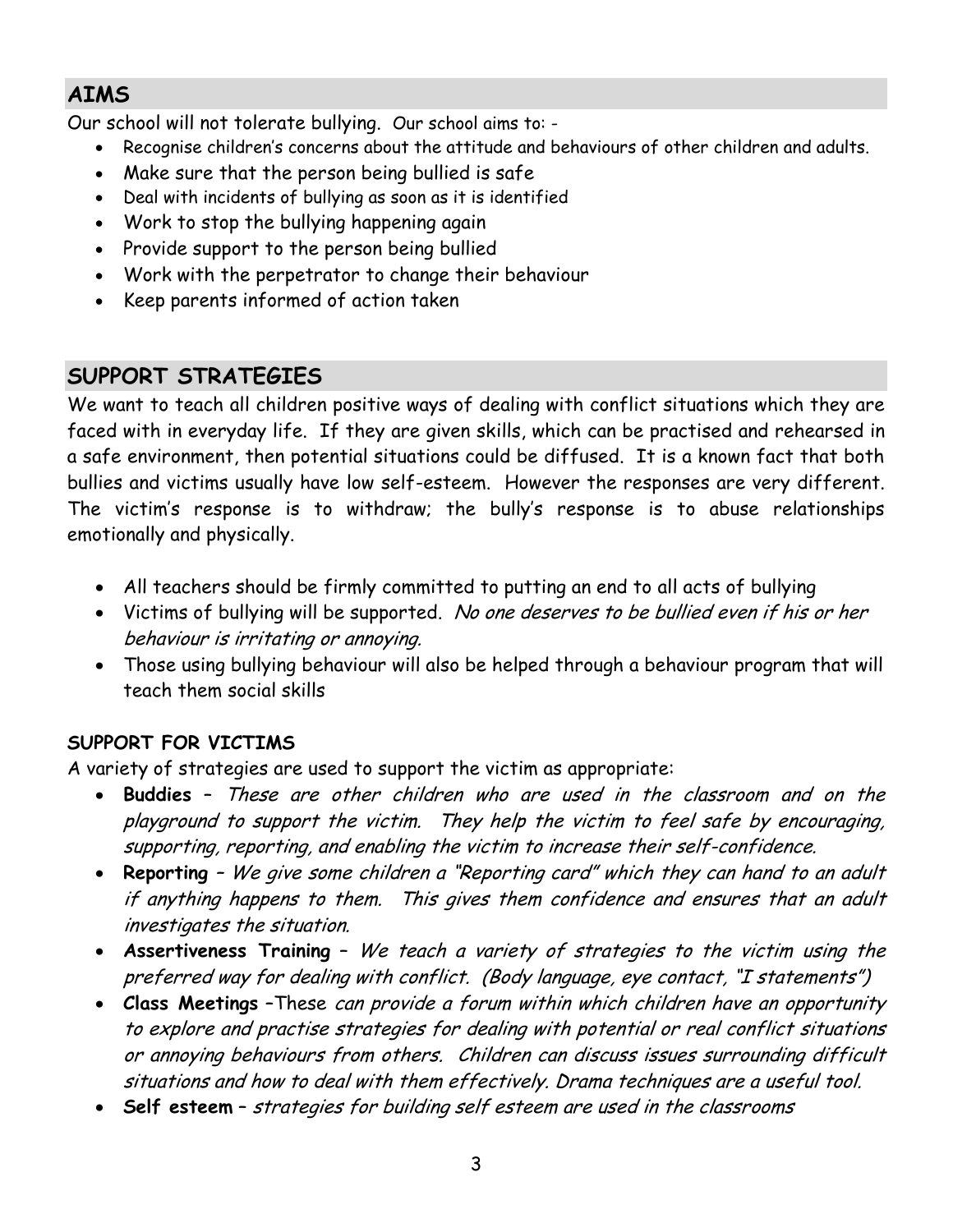#### **SUPPORT FOR PERPETRATORS**

A variety of strategies are used to change the behaviour pattern of the child who is using bullying types of behaviour.

- **Consequences**  Logical consequences are put into place to follow all negative behaviour. When this involves the bullying of another child, the consequences will be immediate and such that the victim will feel emotionally and physically safe from further bullying behaviour.
- **Contracts**  A contract is an agreement made privately between the teacher and the child. It targets the main negative behaviour and gives opportunities for teaching, practising and rehearsing appropriate behaviours. This can change the bullying behaviour and can teach strategies in building positive relationships.
- **Buddies**  These are children who are strong enough to cope with this role. They support the bully in the playground or in the classroom and befriend them. It gives the bully a good role model to follow and can be a strategic part of the behaviour recovery programme.
- **Class meetings** These are held when it is appropriate. The class meeting may involve discussion, problem solving and support strategies that the peer group will adopt. These things may be role modeled and practised. If the bully is going to be named, then it is only with their permission.
- **Mirroring Behaviour** This is a powerful way of changing negative behaviours. The adult role models the negative behaviour seen in the bully to show him/her what they do to other people (e.g. name-calling). This is done in private with 1 or 2 adults.
- **Drawing the Behaviour** This is another way of showing the bully visually what has been happening
- **Self Esteem** strategies for building self esteem are used in the classrooms

#### **OTHER IDEAS TO CONSIDER**

In addition to the above, will work with whole classes, groups and the whole school in a variety of different ways.

- **CLASS MEETINGS** Class Teachers may choose to hold a class meeting to discuss behaviour and to support children in dealing with behaviours which may be associated with bullying
- **SEAL** we follow the SEAL programme in school to support the social and emotional aspects of learning
- **ANTI-BULLYING WEEK / FRIENDSHIP WEEK**  A whole week may be devoted to this area to support children in dealing with negative behaviours and to promote friendship
- **SCHOOL COUNCIL** The school council may be involved in different activities as appropriate
- **ASSEMBLIES**  These are used to highlight and deal with current issues in school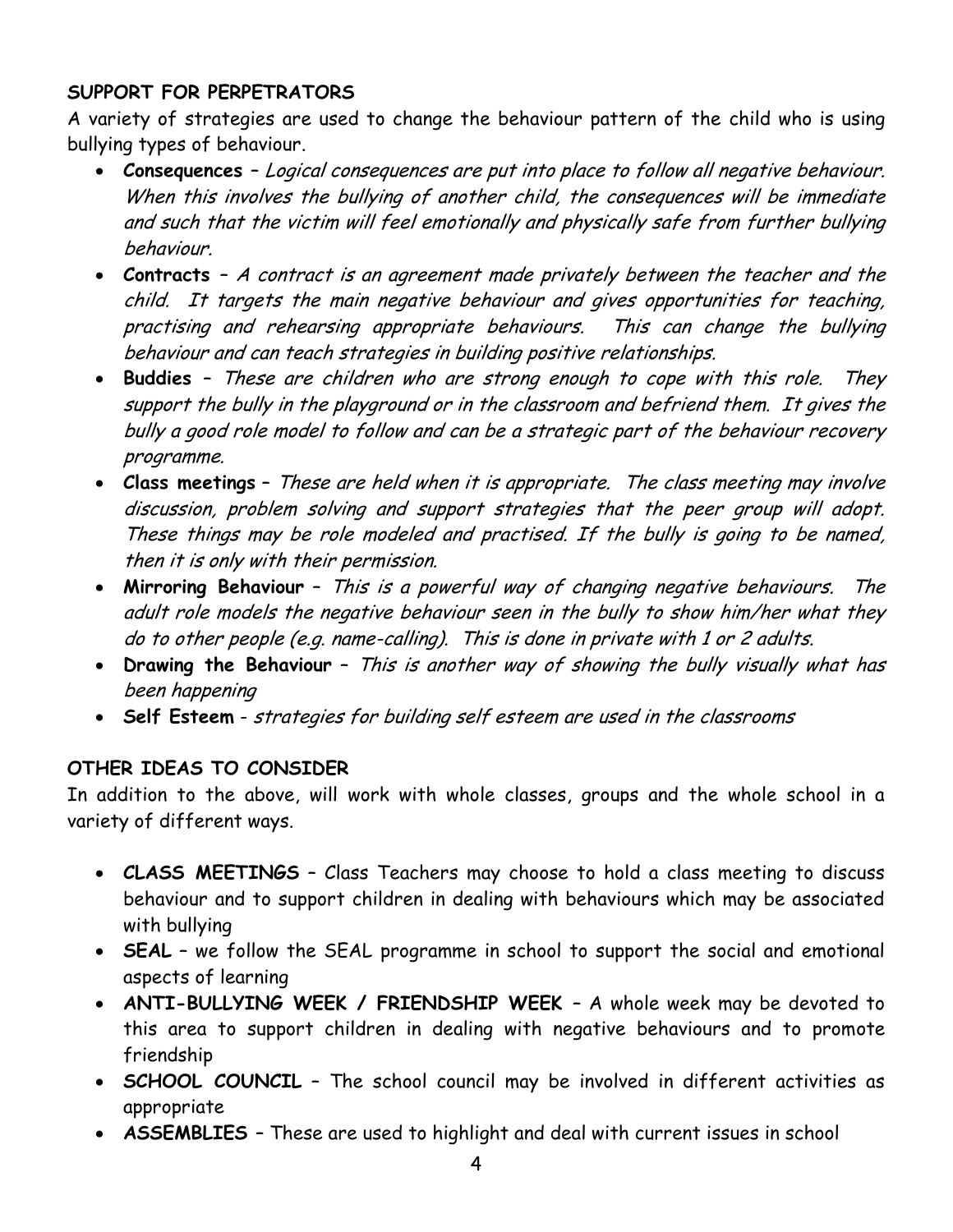# **DEALING WITH CONFLICT**

There are 3 ways of dealing with conflict situations. We encourage the children to use the preferred way

#### **The preferred way is to…**

- Tell them to stop annoying you "I don't like it when you kick me. I want it to stop now."
- Stand tall / Look in their eyes firmly (But not in a threatening way)
- Speak in a firm not angry voice
- Stay in control of yourself
- Walk away (don't run) from the situation and towards an adult if necessary

#### **The aggro way is to…**

- Push, punch, trip another person
- Speak discourteously / Use insults and put downs / Call people names/Blame
- Have a really angry expression on your face / Shout and yell / Swear
- Stand close to the person and act in a threatening manner
- Lose control of yourself

#### **The weak way is to…**

- Give in to others when you don't want to
- Let other people continue to do bad things to you
- Talk quietly, mumble or speak hesitantly
- Cry sulk or sob without dealing with the problem yourself
- Look down at the ground when you are speaking
- Stand small as if you are hiding

## **PROCEDURES FOR DEALING WITH BULLYING**

All members of staff are aware that bullying may take place in school.

- If a member of staff or parent notices that a child is unhappy because of the behaviour of others, this should be reported to the Class Teacher or Headteacher.
- The child (victim) will be consulted about the situation and adults in the school will monitor the child so that the nature of the problem may be assessed. The child will be supported and given strategies for reporting and for dealing with incidents.
- The perpetrator will be consulted too. Consequences will be put into place (eg loss of right to have playtime). The child will be taught to use appropriate behaviour through a long term behaviour contract.
- A meeting may be held between the victim, perpetrator and class teacher / head if appropriate.
- Parents will be informed of bullying incidents so that strategies can be discussed.